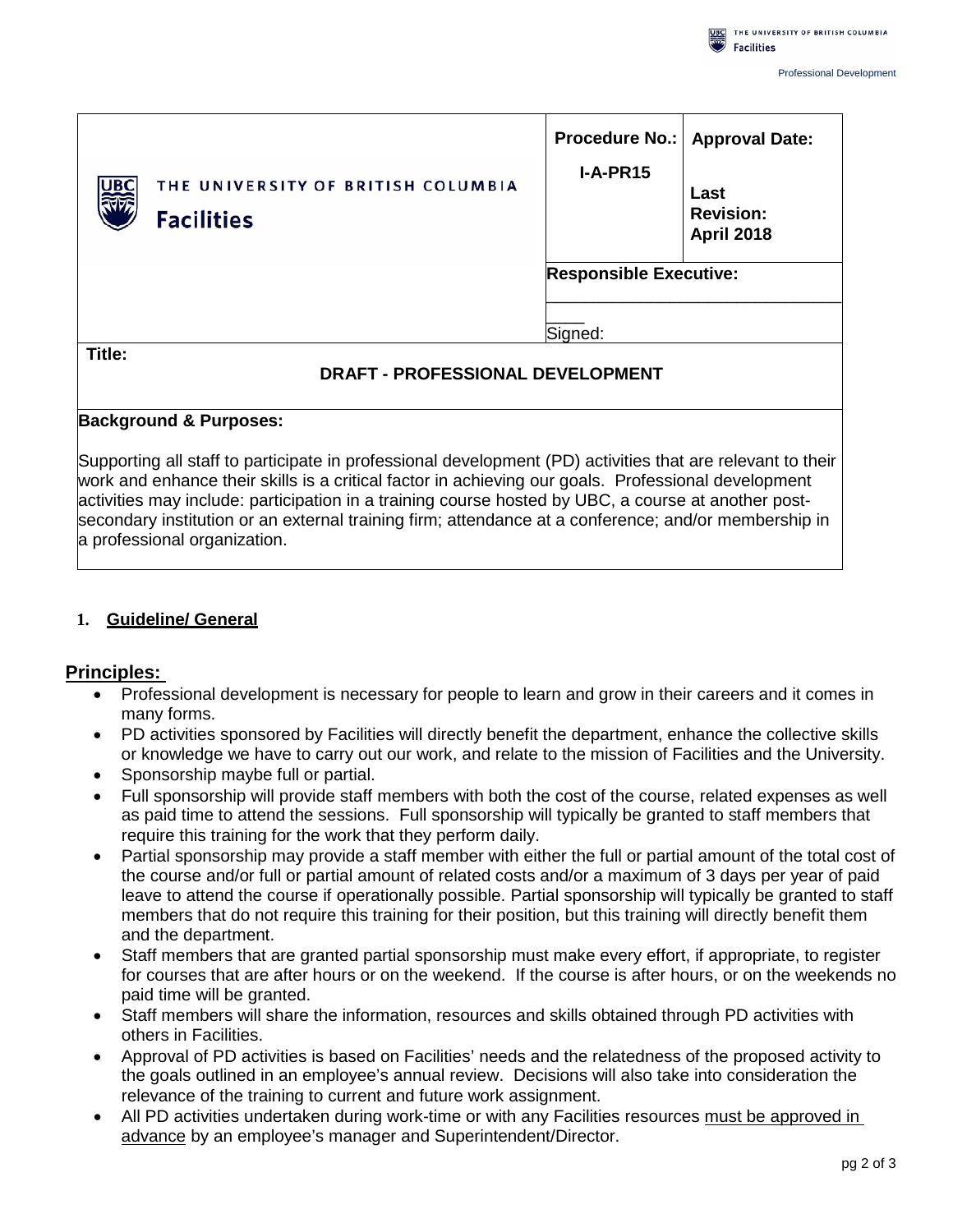

## **Procedure:**

- 1. Complete a development plan during your annual review with your manager (CUPE 116 and IOUE 115 employees may not currently complete this step).
- 2. If appropriate discuss the use of Professional Development funds (ex. AAPS M&P/CUPE 116 fund) or the use of tuition waivers.
- 3. Once you have found a PD activity that fits within your identified development plan (if applicable) and meets your learning goals, complete an *Application for Professional Development Resources or AAPS/CUPE 116 PD expense claims form* **before registering for the activity or booking the time out of the office,** and give it to your manager for consideration.
- 4. Your manager will forward your application to the Operations Project Manager Change Mgmt, Business Services to ensure funding is available based on the approved professional development and training plan and budget.
- 5. If the Application for Professional Development Resources is approved, you will receive a copy of the approved form and the clerical pool will register you for the course.
- 6. When filling out your timecard use BOW9100020 to indicate PD hours used. (Note, for core safety training please continue to use the 4T time code)
- 7. After the PD activity is complete, make arrangements to share what you learned with other Facilities employees.



## Process to Request for Professional Development

For details on eligibility, guidelines, and reimbursement process please visit the HR website:

- [CUPE 116 Professional and Skills Development Fund](http://www.hr.ubc.ca/learning-engagement/leading-learning/pd-funding/cupe-116/)
- [Tuition Waivers for CUPE 116 & IUOE 115 staff](http://www.hr.ubc.ca/wellbeing-benefits/benefits/details/professional-development/bcgeuo-116-2278-2950-ea-farm-iuoe-115/)
- [M&P Professional Development Fund](http://www.hr.ubc.ca/learning-engagement/leading-learning/pd-funding/management-professional/)
- [Tuition Waivers for M&P staff](http://www.hr.ubc.ca/wellbeing-benefits/benefits/details/professional-development/administrative-executive-management-professional-tra/)